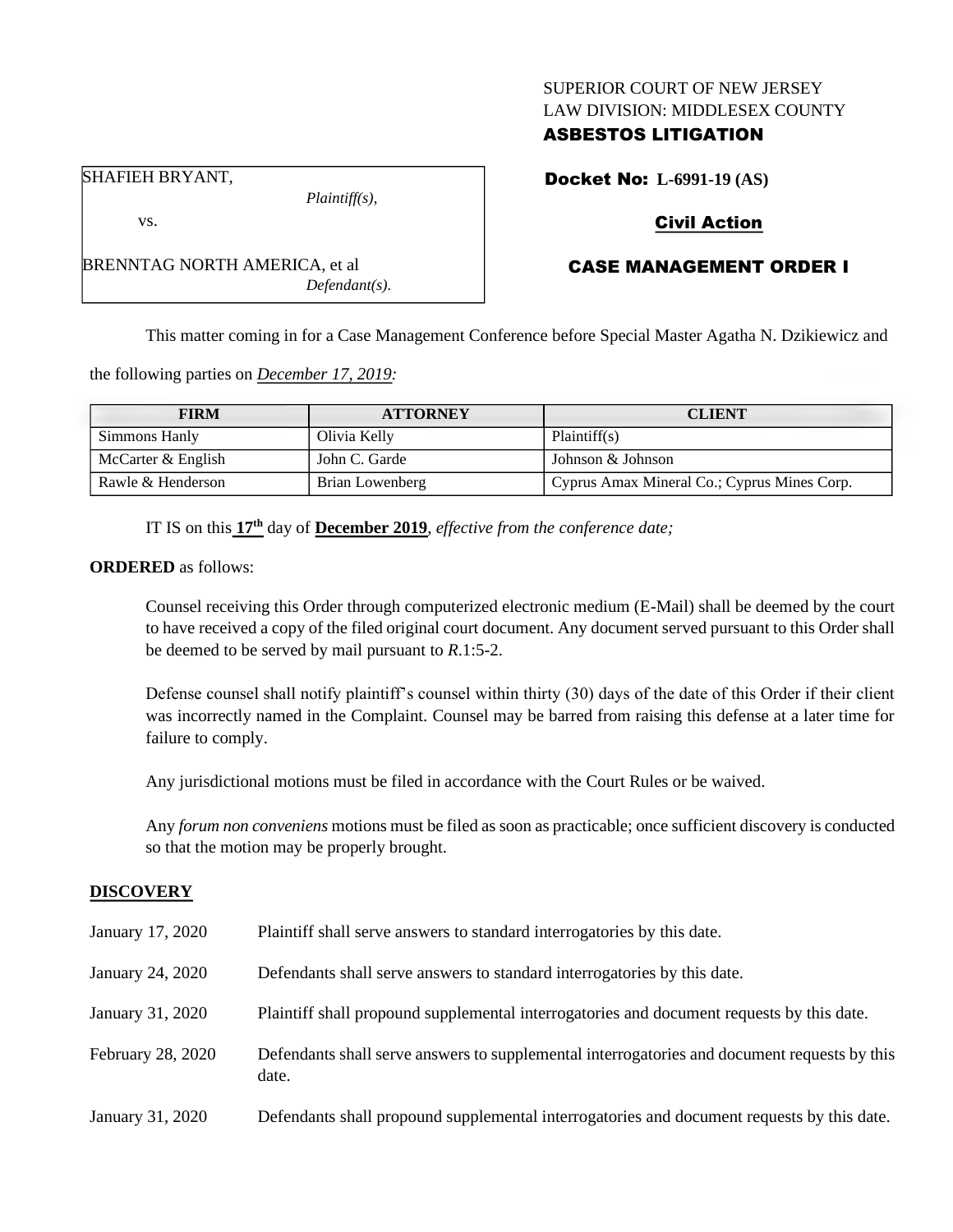| February 28, 2020 | Plaintiff shall serve answers to supplemental interrogatories and document requests by this<br>date.                                                                                                        |
|-------------------|-------------------------------------------------------------------------------------------------------------------------------------------------------------------------------------------------------------|
| March 27, 2020    | Plaintiff depositions shall be conducted by this date. Plaintiff's counsel shall contact the<br>Special Master within one week of this deadline if plaintiff depositions are not completed by<br>this date. |
| April 30, 2020    | Fact discovery, including depositions, shall be completed by this date. Plaintiff's counsel shall<br>contact the Special Master within one week of this deadline if all fact discovery is not<br>completed. |
| April 30, 2020    | Depositions of corporate representatives shall be completed by this date.                                                                                                                                   |

## **EARLY SETTLEMENT**

August 31, 2020 Settlement demands shall be served on all counsel and the Special Master by this date.

#### **MEDICAL EXPERT REPORT**

| January 17, 2020 | Plaintiff shall serve executed medical authorizations (along with answers to interrogatories)<br>by this date.                                                                                                                                           |
|------------------|----------------------------------------------------------------------------------------------------------------------------------------------------------------------------------------------------------------------------------------------------------|
| May 29, 2020     | Plaintiff shall serve medical expert reports by this date.                                                                                                                                                                                               |
| May 29, 2020     | Upon request by defense counsel, plaintiff is to arrange for the transfer of pathology specimens<br>and x-rays, if any, by this date.                                                                                                                    |
| July 13, 2020    | Defendants shall identify its medical experts and serve medical reports, if any, by this date. In<br>addition, defendants shall notify plaintiff's counsel (as well as all counsel of record) of a<br>joinder in an expert medical defense by this date. |

## **LIABILITY EXPERT REPORTS**

- May 29, 2020 Plaintiff shall identify its liability experts and serve liability expert reports by this date or waive any opportunity to rely on liability expert testimony.
- July 13, 2020 Defendants shall identify its liability experts and serve liability expert reports, if any, by this date or waive any opportunity to rely on liability expert testimony.

## **SUMMARY JUDGMENT MOTION PRACTICE**

- July 10, 2020 Plaintiff's counsel shall advise, in writing, of intent not to oppose motions by this date.
- July 24, 2020 Summary judgment motions shall be filed no later than this date.
- August 21, 2020 Last return date for summary judgment motions.

#### **ECONOMIST EXPERT REPORTS**

May 29, 2020 Plaintiff shall identify its expert economists and serve expert economist report(s), if any, by this date or waive any opportunity to rely on economic expert testimony.

 $\_$  , and the set of the set of the set of the set of the set of the set of the set of the set of the set of the set of the set of the set of the set of the set of the set of the set of the set of the set of the set of th